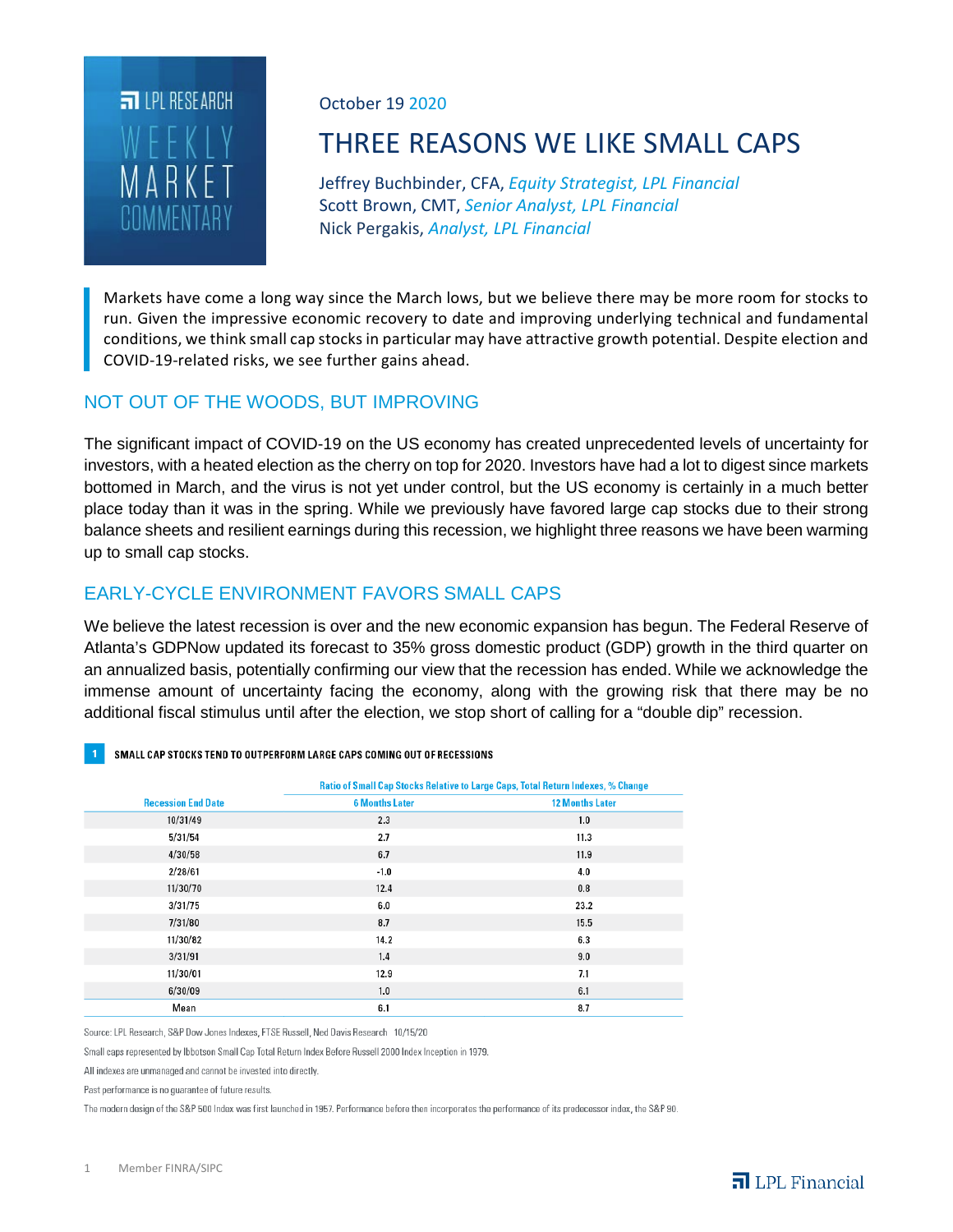Given our view that we're in the early stages of the business cycle and a new bull market, we point out that small cap stocks historically have performed well relative to their large cap counterparts coming out of recessions [Figure 1]. The story is the same coming off of major bear market lows where, on average, small caps have outperformed large caps by about 15% during the first year of bull markets, according to a study by Ned Davis Research.

### STREAK OF UNDERPERFORMANCE MAY BE OVER

Historically, small caps have outperformed coming off major bear market bottoms, but from a technical perspective, we want to see evidence of that outperformance occurring this cycle. Small caps underperformed large caps by 33% from June 2018 through the March 2020 lows, as measured by the Russell 2000 Index, meaning that the trend of large caps outperforming small caps began long before the bear market decline [Figure 2]. However, since the March 23 low, the Russell 2000 has outperformed the S&P 500 Index by more than 13%, and the ratio between the two indexes has moved back above the 200-day moving average for the first time in more than two years. We do not view this as a timing signal to go significantly overweight small caps, but believe it demonstrates that the trend has shifted to a more neutral stance between large and small.

Additionally, participation at the individual stock level among small caps has continued to improve, consistent with positive breadth signals we are seeing in large cap indexes. As of October 12, nearly 60% of the individual stocks in the Russell 2000 were trading above their respective 200-day moving averages, the most we have seen since the stock market bottomed in March. This helps to show that improved performance is not limited to a particular style or sector of the index, but that participation is healthy and trending upward.



All indexes are unmanaged and cannot be invested into directly.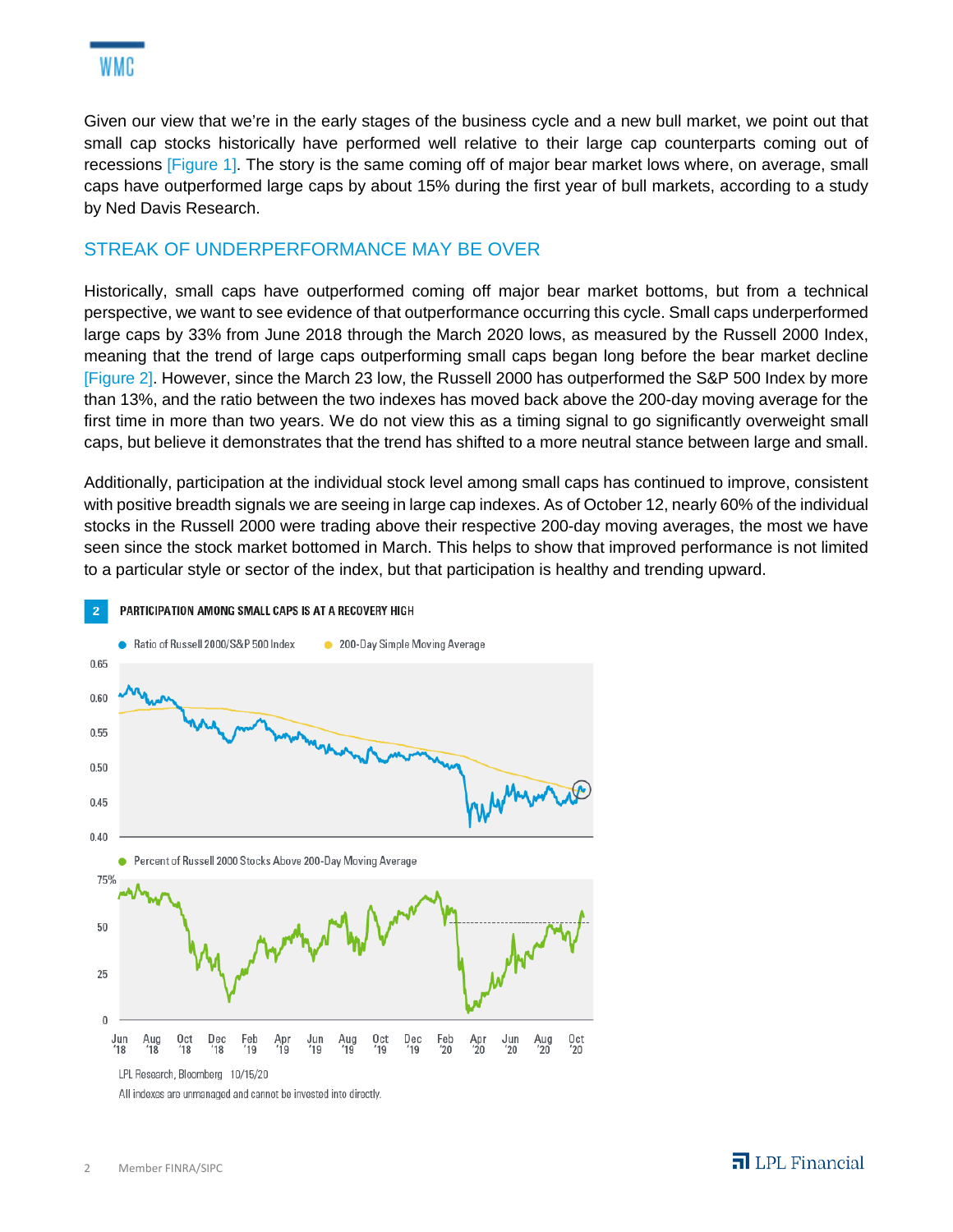Finally, within the small cap universe, there are notable relative winners. While the broad Russell 2000 has not made a new record high since August 2018, the Russell 2000 Growth Index made a new high as recently as the week of October 12, and it's actually outperforming the S&P 500 year-to-date. This is yet another sign that the trend favors growth over value regardless of the market capitalization segment.

## SMALL CAP EARNINGS POISED FOR A STRONG 2021

During recessions, smaller companies, which generally tend to have weaker balance sheets and more economically sensitive revenue, are usually hit harder than their large cap brethren. That has certainly played out this year, with the latest FactSet consensus estimates calling for an 18% annual decline in large cap (S&P 500) earnings compared with a 61% decline in small cap (Russell 2000) earnings. As stated previously, we suspect the US economy has already emerged from the recession. While small cap market returns are typically strong coming off bear market bottoms and out of recessions, strong earnings growth usually follows. Case in point, for 2021 small cap earnings are expected to rebound sharply—potentially by 180% based on the latest FactSet estimates—to more than 10% above 2019 levels. Simply put, greater economic sensitivity provided by small cap stocks compared with large cap stocks may be helpful when economic growth expectations go from bad to less bad, and eventually to good.

Further, consider that small cap earnings momentum has been quite positive. Since June 30, 2020, small cap earnings estimates for 2020 have been revised about 12 percentage points higher, more than the 4–5 percentage points for large caps. For 2021, earnings growth for small caps has been revised more than 30 percentage points higher, while large cap estimates have increased by only 2 points.

### A FEW CONCERNS WORTH NOTING

Why are we not committing to an overweight small caps recommendation? First of all, there is still the risk that COVID-19 could derail the economic recovery, and we think large cap stocks are better positioned for the stay-at-home and work-from-home environment during the pandemic. Second, we expect a weaker US dollar, which tends to be more positive for large caps that have greater international revenue exposure. Third, higher corporate tax rates—if we get them—may hurt US-focused smaller cap companies more after they benefited more from the *Tax Cuts and Jobs Act of 2017*. Finally, although we don't typically use valuations as a shortterm indicator, valuations for small caps remain elevated relative to large caps.

### **CONCLUSION**

We acknowledge that the greater financial strength enjoyed by large caps has helped that asset class in this uncertain environment, but we have seen broad-based improvement in the underlying conditions that may be supportive of small caps. While risks to the economic recovery continue to loom, if the economic expansion becomes more durable, we would expect even greater participation across the market capitalization spectrum.

*All earnings data is sourced from FactSet.*